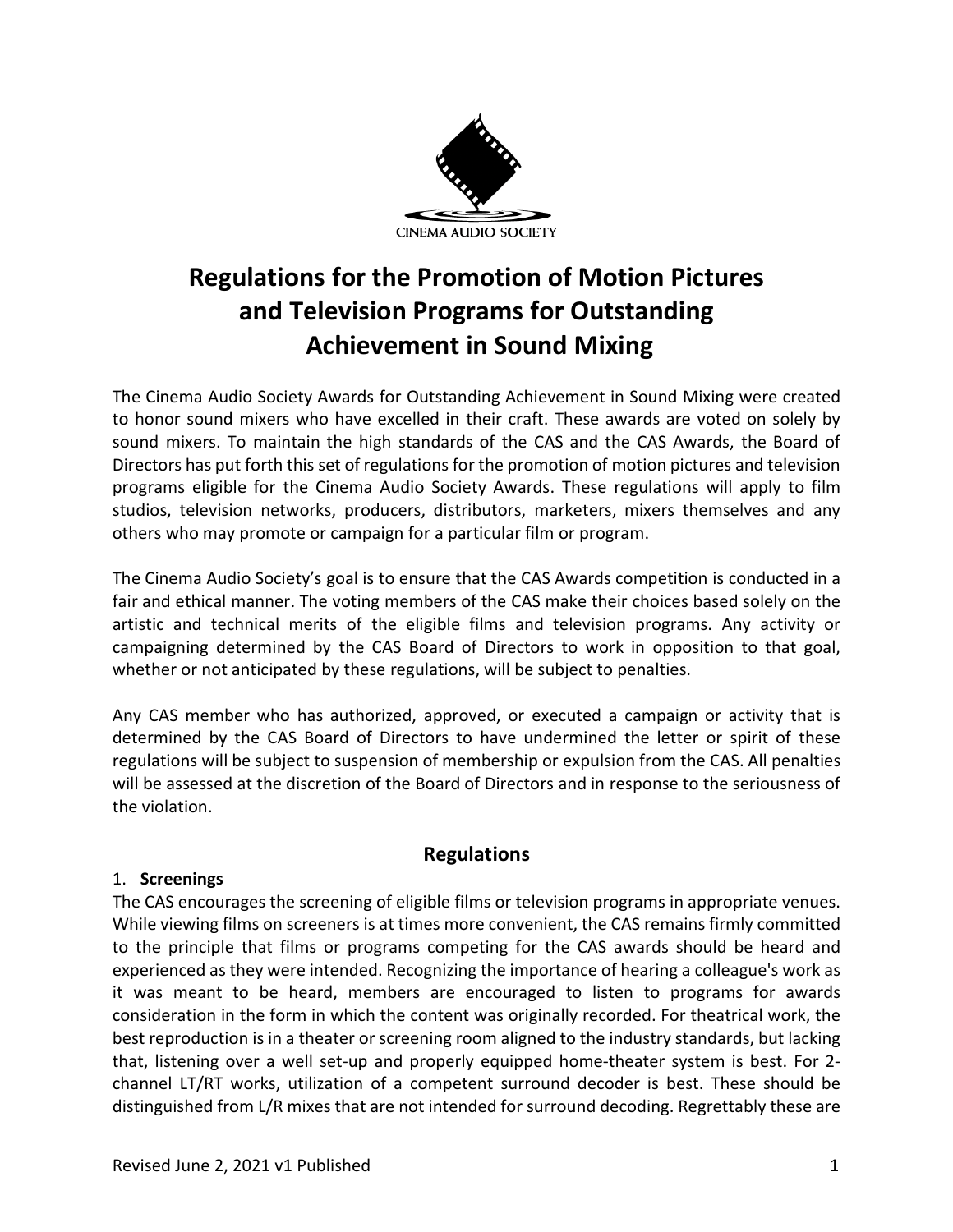often not well labeled, but excessive surround level may indicate the content was meant to be heard in 2-channel stereo. Notwithstanding the above, the CAS will not object to the distribution of screeners to CAS members but encourage filmmakers and studios to present and make available films in theatrical venues.

## 2. **Passes to Commercial Theaters**

Companies are permitted to distribute passes or coupons that allow CAS members to gain free entry to screenings in commercial theaters. These coupons may be for specific titles or for admission on a more general basis.

## 3. **Screening Schedules and Mailings**

All mailings sent to CAS members for the CAS Awards must first be reviewed through the CAS Awards Committee; (send materials for approval to: timothy@ingledodd.com). Screening schedules or notices of upcoming screenings may be mailed to CAS members. They may include a briefsynopsis of the film or program, a "for your consideration" listing of the talent who worked on the film and the film or program's title treatment. After the 2021 CAS Award nominees are announced, subsequent letters and screening schedules may refer to any current CAS nominations received by a film or program. Letters verifying a CAS member's address and announcing the shipment of screeners are allowed and are not required to contain screening schedules. Letters accompanying the delivery of screeners are permitted and are not required to contain screening schedules but must adhere to the above regulations regarding mailings. The sending of "Look Books" is prohibited.

### 4. **Quote Ads**

Any form of advertising that includes quotes or comments by CAS members is prohibited.

## 5. **Email**

All email sent to CAS members must first be reviewed through the CAS Awards Committee; (send materials for approval to: timothy@ingledodd.com). After approval, emails will be sent to CAS members by the CAS.

E-mail that is sent to CAS members must adhere to the same regulations concerning content and appearance as mail delivered by the post office or other delivery methods. Whether an e-mail is sent to announce a screening or to distribute an eligible television program via download or streaming, it may include a film or program's logo, title, a brief synopsis and a "for your consideration" listing of talent. References or links may be made to any website or social media that promotes an eligible film or program.

### 6. **Website**

## A. *Cinema Audio Society website*

Any posting on the official Cinema Audio Society website (www.CinemaAudioSociety.org) must adhere to the same regulations concerning content and appearance as mail delivered by the post office or other delivery methods. It must include information about screenings and it may include a film or program's logo, title, a brief synopsis and "for your consideration"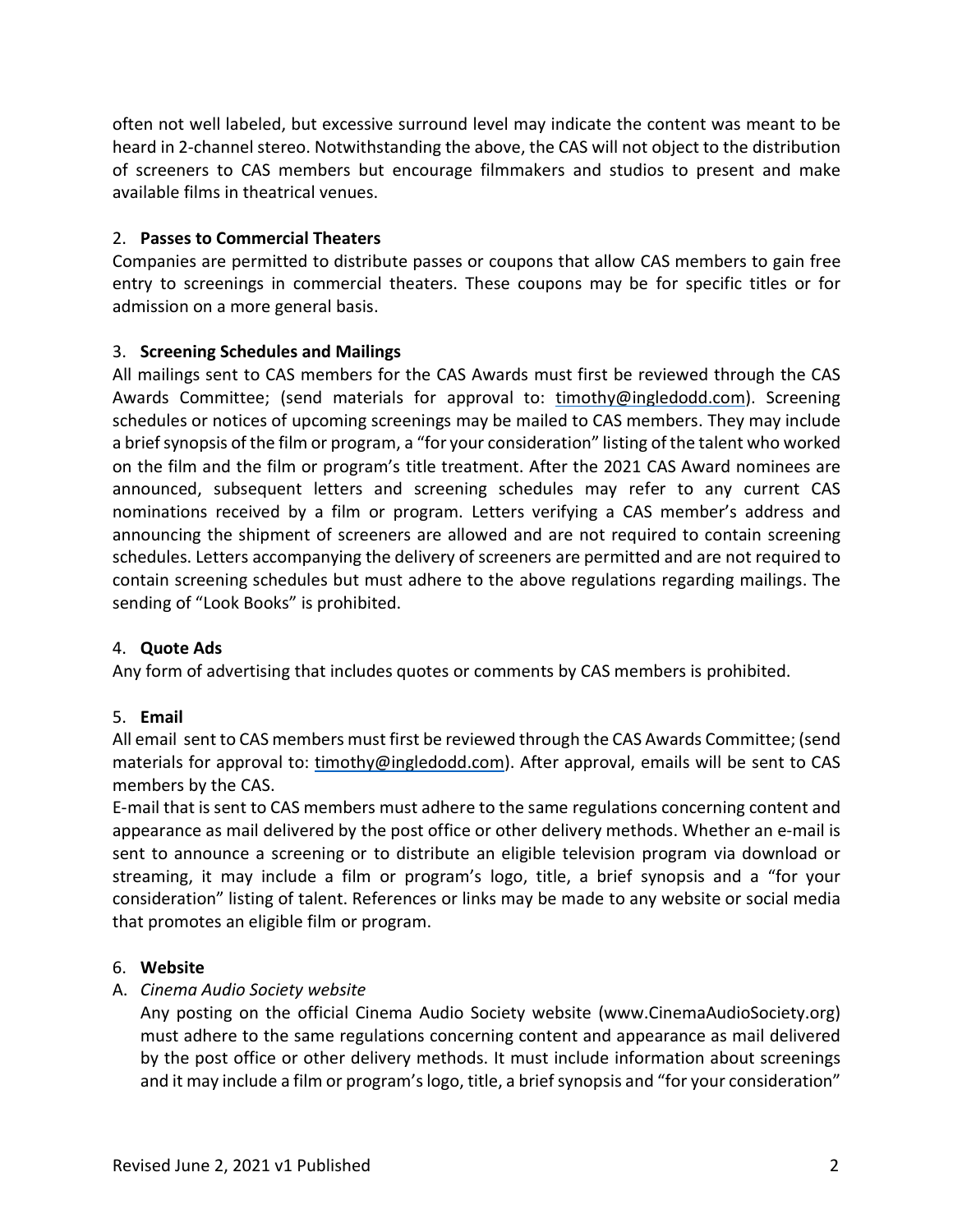listing of talent. References or links may be made to any website that promotes an eligible film or program.

B. *Other websites*

References or links to any website or social media that promotes an eligible film or program are permitted in mailings, e-mails or materials targeted to CAS members. Websites must adhere as well to the CAS's rules concerning the use of the CAS name and logo.

## 7. **Screeners**

Eligible films or television programs may be sent to CAS members in the form of DVD or Blu-ray copies. Eligible films or television programs may also be distributed to members digitally via download or streaming. All screeners, regardless of format, must be in compliance with all other provisions of these regulations.

## 8. **Packaging of Screeners**

All screener packaging that is to be sent to CAS members must first be reviewed through the CAS Awards Committee; (send materials for approval to: timothy@ingledodd.com). A film or program's logo and title may appear on the packaging. Individual screener packaging may carry on it a "for your consideration" listing of talent. Use of the same packaging as used in the commercial release is permitted. An empty box may not be sent to members as a "placeholder" or reminder that the actual screener will be sent at some future date.

### 9. **Inserts**

Brief cover letters may accompany screeners, but they must adhere to the above regulations regarding mailings. Information about upcoming screenings may be inserted into the packaging of screeners. The size of these schedules may be tailored to fit the packaging. All other relevant restrictions concerning screening schedules in Regulation #3 shall also apply.

### 10. **Telephone Lobbying**

Any effort to contact CAS members by telephone to promote a film or program is expressly forbidden, even if such contact is in the guise of checking to make sure a screener was received. Telephone calls to verify a member's address are permitted, as long as no eligible films or programs are discussed.

### 11. **Third Party Distribution**

Film studios, television networks, producers, distributors, marketers, mixers or any others who may promote or campaign for a particular film or program are prohibited from doing indirectly or through a third party anything that these regulations prohibit them from doing directly.

### 12. **Events**

When deemed safe in accordance with federal, state, and local specified guidelines and criteria, screenings to which CAS members are invited may be followed by a Q&A session or similar live participation by persons associated with the film or program. Such events may be preceded and/or followed by a reception with complimentary food and/or beverages. Receptions, dinners or events, other than those accompanying screenings, to which CAS members are invited and